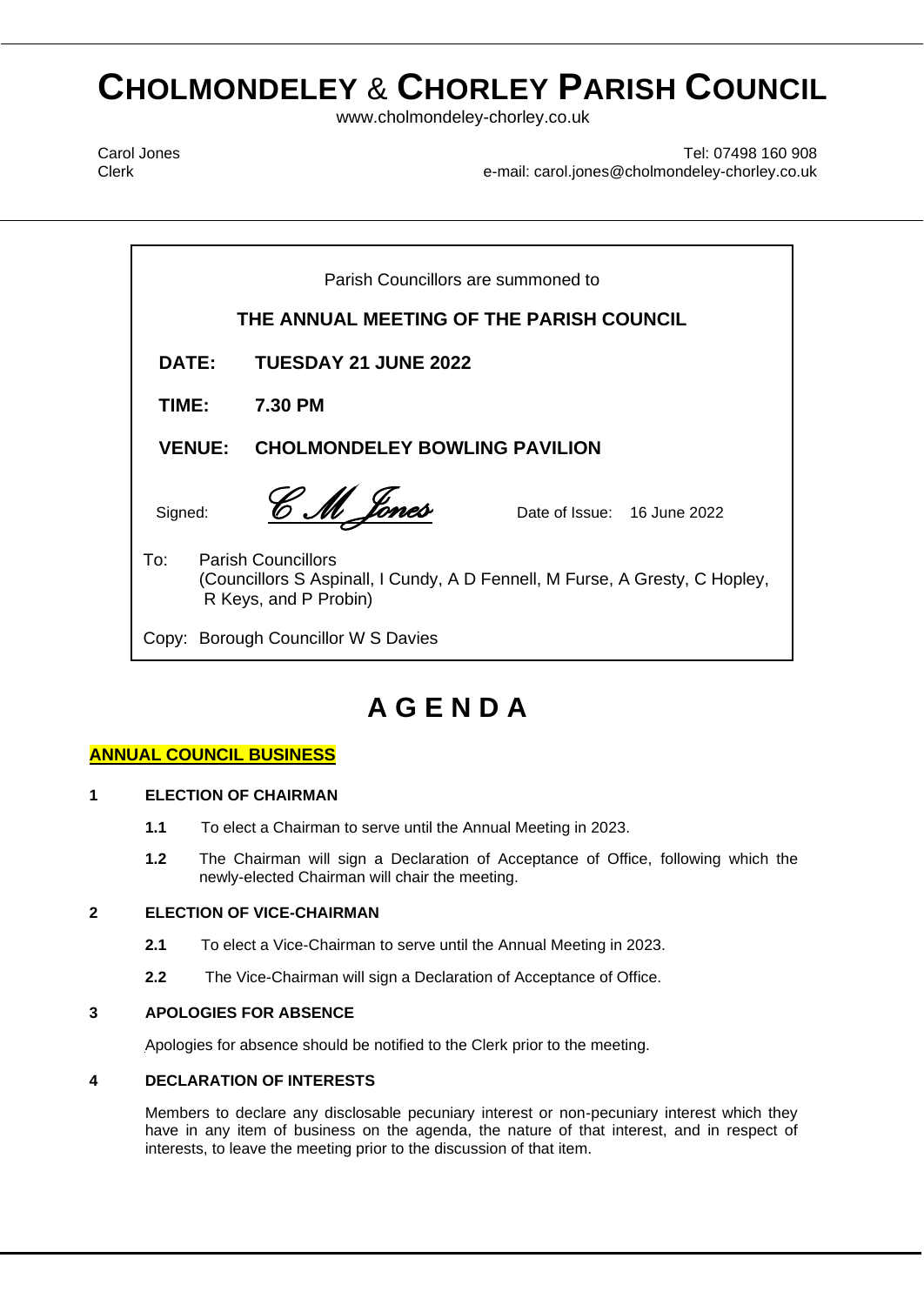Whilst the Clerk can advise on the Code of Conduct and its interpretation, the decision to declare, or not, is the responsibility of the Parish Councillor, based on the particular circumstances.

#### **5 MINUTES – 22 MARCH 2022**

To approve as a correct record the Minutes of the Meeting held on 22 March 2022.

#### **6 ANNUAL ACCOUNTS – 2021-2022**

The accounts have now been audited by the Internal Auditor. The following documents are enclosed.

- Report of the Internal Auditor 2021-22. This is in addition to completion of page 6 of the AGAR,
- Detailed statement of the accounts for 2021-22.
- The Annual Governance and Accountability Return (known as the AGAR). The approved AGAR must be published on the Council's website by 30 June 2022. This is a legal requirement, and failure to do so, could result in a surcharge levied against the Council. The copy enclosed is not the official version which the Internal Auditor will sign but cannot be collected until 23 June 2022. Upon receipt of the paper documents, the Clerk will insert page 4 (Internal Audit report) into the AGAR for publishing on the website.

Members are asked to note that on page 6, Box 8 (2021-22) is currently blank; this is owing to a technical issue with the electronically-enabled pdf version of the document and the sum of 7,313 will be inserted by hand before publication.

#### **7 REVIEW OF RISK MANAGEMENT ARRANGEMENTS**

The Council is required to review its risk management arrangements once a year. A schedule is enclosed for consideration and approval subject to any amendments which Members might wish to make.

#### **8 APPOINTMENT TO OUTSIDE BODIES**

The Parish Council is invited to appoint representatives to the following outside bodies.

- Cheshire Association of Local Councils
- Police Cluster meetings

#### **9 NEIGHBOURHOOD PLAN STEERING GROUP**

**9.1** The Parish Council is asked to appoint Members to the Neighbourhood Plan Steering Group.

#### **9.2 Grant from Groundwork UK**

The Parish Council was given a grant of £6,010.00 but has not spent the whole amount as it was not possible to complete the work before 31 March 2022, which was a condition of the grant. Spend is as follows, and the Parish Council is now required to return a sum of £2,533.00. See below calculations.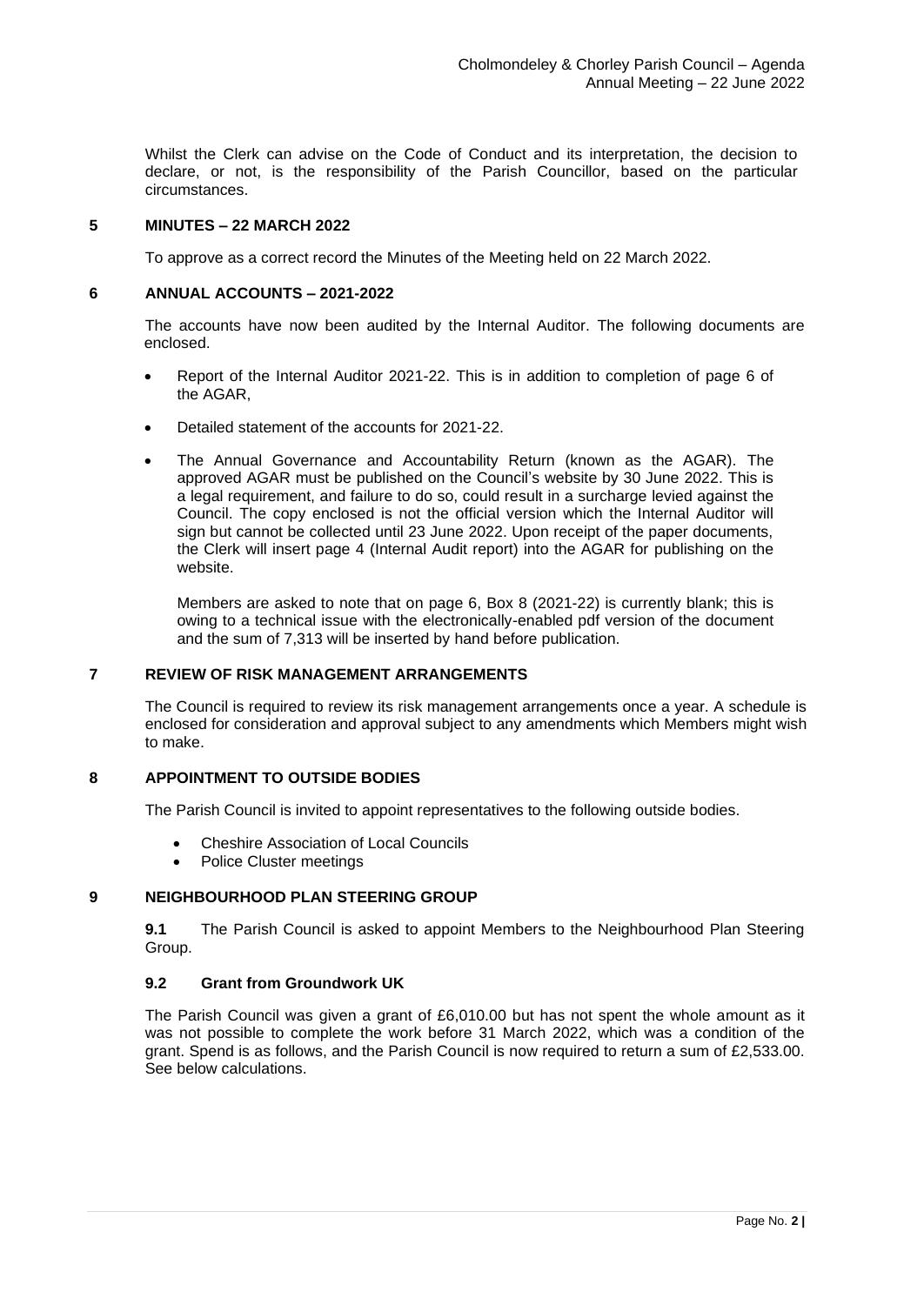| Item                                                                         | Grant £<br>Net of VAT | Actual<br>Spend<br>£ |
|------------------------------------------------------------------------------|-----------------------|----------------------|
| General support and policy preparation - Cheshire<br><b>Community Action</b> | 3,420.00              | 2,280,00             |
| Ecological survey - Cheshire Wildlife Trust                                  | 1,710.00              | 1,197.00             |
| Public meeting                                                               | 50.00                 | Nil                  |
| Catering for public meeting                                                  | 65.00                 |                      |
| Leaflets and draft Plan                                                      | 765.00                | Nil                  |
| <b>TOTALS</b>                                                                | 6,010.00              | 3.477.00             |
| Sum to be returned to Groundwork UK                                          |                       | 2,533.00             |

#### **10 CALENDAR OF MEETINGS – 2021-2022**

The Parish Council is asked to consider moving its meetings to the fourth Tuesday in the month. This would result in the following dates for the year 2022-2023.

| 2022         | 2023       |
|--------------|------------|
| 26 July 2022 | 24 January |
| 27 September | 28 March   |
| 22 November  | 23 May     |

Meetings will commence at 7.30 pm, and it is expected that they will continue to be held in the Cholmondeley Bowling Pavilion.

The Parish Council is asked to approve the schedule of meetings.

#### **ORDINARY PARISH COUNCIL BUSINESS**

#### **11 BOROUGH COUNCILLOR'S REPORT (GUIDE TIME: 20 MINUTES)**

Councillor W S Davies (Ward Councillor) to report on Cheshire East Council matters.

#### **12 PUBLIC QUESTION TIME**

Members of the public are able to address the Parish Council or ask a question.

Each member of the public is entitled to ask one question or make a statement. Questions or statements must be addressed to the Parish Council as a whole and not to individual parish councillors. This is not an opportunity for engaging in debate with Members.

#### **13 CASUAL VACANCY**

To report that Sarah Langton has resigned as a councillor, with effect from 18 May 2022.

Cheshire East Council has been notified of the vacancy, and in the event of there being no election called, the Parish Council will be able to co-opt to the vacancy.

#### **14 AUTHORISATION OF PAYMENTS**

The Parish Council is asked to approve the following payments. Other payments will be reported to the meeting.